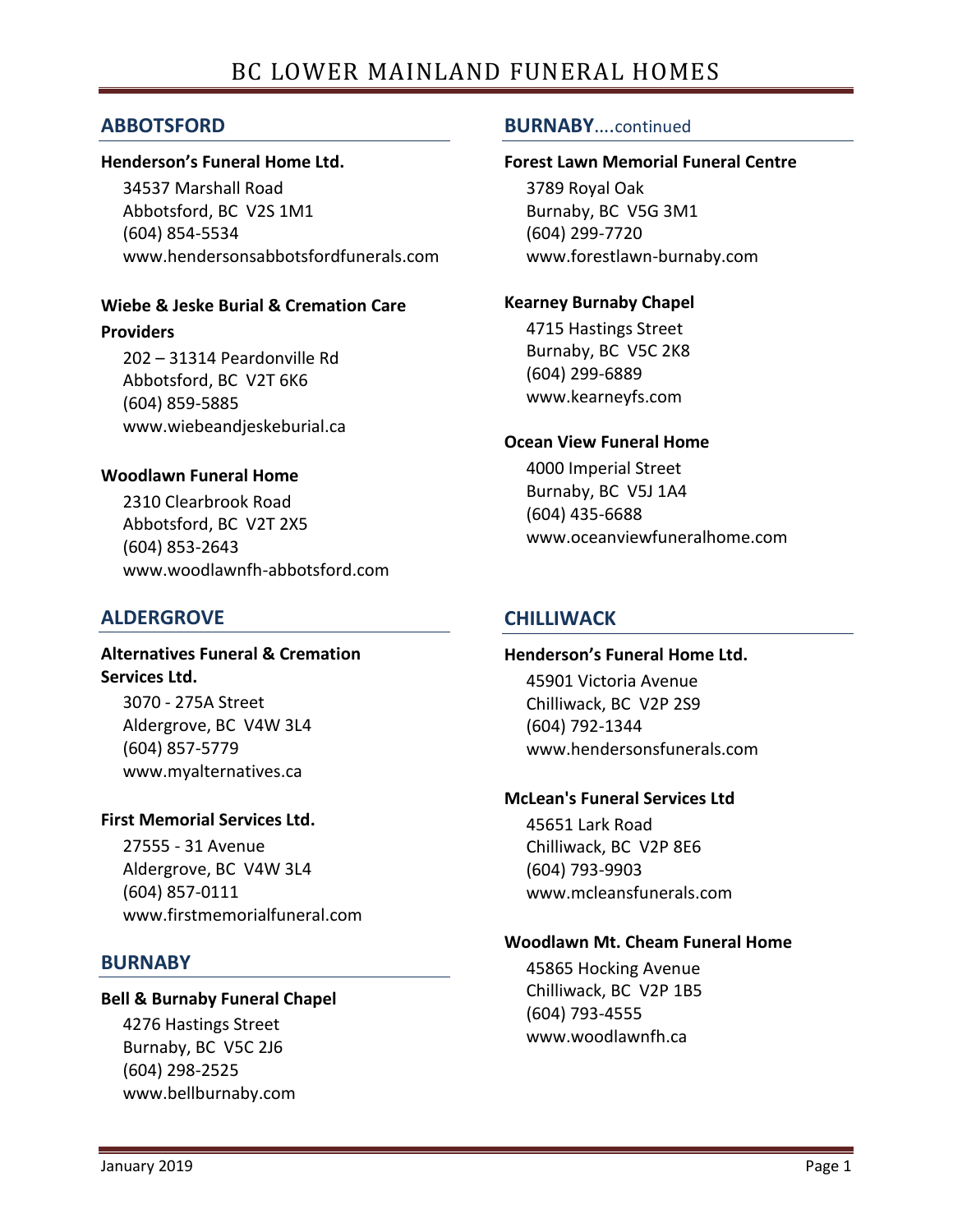# **COQUITLAM**

### **A Basic Cremation**

592 Clearwater Way Coquitlam, BC V3C 5W4 (604) 488-9839 www.abasiccremation.com

### **Burquitlam Funeral Home**

625 North Road Coquitlam, BC V3J 1P2 (604) 936-9987 www.burquitlamfunerals.com

# **DELTA**

### **Delta Funeral Home**

5329 Ladner Trunk Road Delta, BC V4K 1W6 (604) 946-6040 www.deltafuneral.ca

### **Elements**

103 – 8275 – 92 Street Delta, BC V4G 0A4 (604) 946-9961 or 1-888-510-7526 www.elementsplan.com

## **Riverside Funeral Home & Crematorium**

7410 Hopcott Road Delta, BC V4G 1B6 (604) 940-1313 www.riversidefuneral.com

# **LANGLEY**

#### **Arbutus Funeral Service Inc.**

107A – 20171 – 92A Avenue Langley, BC V1M 3A5 (604) 888-9895 www.arbutusfuneralservice.com

# **LANGLEY**….continued

#### **Henderson's Funeral Home Ltd.**

20786 Fraser Highway Langley, BC V3A 4G6 (604) 530-6488 www.hendersonslangleyfunerals.com

# **MAPLE RIDGE**

#### **Ancient Burials**

26 – 22374 Lougheed Highway Maple Ridge, BC V2X 2T5 (604) 604-308-2822 www.ancientburials.com

### **Garden Hill Funeral Home Ltd.**

11765 – 224 Street Maple Ridge, BC V2X 6A5 (604) 463-8161 www.gardenhill.ca

#### **Maple Ridge Funeral Chapel Ltd.**

11969 – 216 Street Maple Ridge, BC V2X 5H9 (604) 463-8121 [www.mapleridgefuneral.ca](http://www.mapleridgefuneral.ca/)

# **MISSION**

#### **Bakerview Community Crematorium & Celebration Centre Ltd.**

34863 Cemetery Avenue Mission, BC V2V 6Y6 (604) 820-8844 or 1-866-922-8844 [www.bakerviewcrematorium.com](http://www.woodlawnfh-mission.com/)

#### **Woodlawn Mission Funeral Home**

7386 Home Street Mission, BC V2V 3Y7 (604) 826-9548 [www.woodlawnfh-mission.com](http://www.woodlawnfh-mission.com/)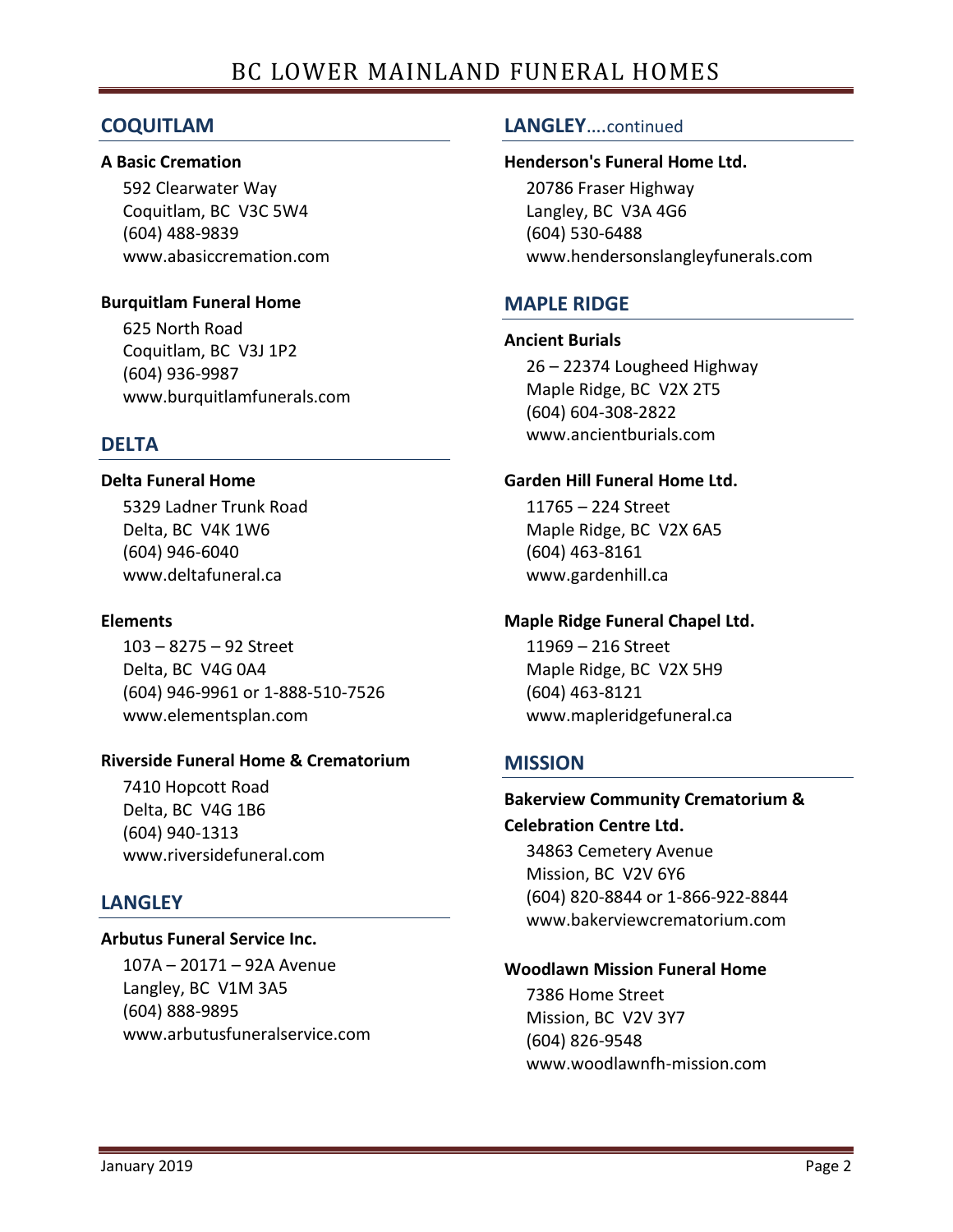# **NEW WESTMINSTER**

#### **Kearney Columbia-Bowell Funeral Chapel**

219 – 6 Street New Westminster, BC V3L 3A3 (604) 521-4881 [www.kearneyfs.com](http://www.kearneyfs.com/)

# **NORTH VANCOUVER**

#### **First Memorial Services Ltd.**

1505 Lillooet Road North Vancouver, BC V7J 2J1 (604) 980-3451 [www.firstmemorialfuneral.com](http://www.firstmemorialfuneral.com/)

# **PORT COQUITLAM**

#### **AAA No Service By Request Cremation Ltd.**

2801 Shaughnessy Street Port Coquitlam, BC V3C 1P2 (604) 961-6765 www.aacremations.net

## **Burkeview Family Chapel**

1340 Dominion Avenue Port Coquitlam, BC V3C 3V4 (604) 944-4128 www.firstmemorialfuneral.com

## **RICHMOND**

# **Richmond Funeral Home Cremation & Reception Centre**

840 Cambie Road Richmond, BC V6X 1Kl (604) 273-3748 www.richmond-funeral.ca

# **SURREY**

### **Avalon Surrey Funeral Home**

13288 – 108 Avenue Surrey, BC V3T 2J6 (604) 581-4401 www.surrey-funeral.ca

#### **Dignity Cremation Services**

13288 – 108 Avenue Surrey, BC V3T 2J6 (604) 930-5219 www.firstmemorialfuneral.com

#### **Fraser Heights Funeral Home**

14835 Fraser Highway Surrey, BC V3R 3N6 (604) 589-2559 www.firstmemorialfuneral.com

### **Kearney Cloverdale**

 $17667 - 57$ <sup>th</sup> Avenue Surrey, BC V3S 1H1 (604) 574-2603 www.kearneyfs.com

## **Valley View Funeral Home**

14660 – 72 Avenue Surrey, BC V3S 2E7 (604) 596-8866 www.valleyviewfuneralhome.com

#### **Victory Memorial Park Funeral Centre**

14831 – 28 Avenue Surrey, BC V4P 1P3 (604) 536-6522 www.victorymemorialpark.com